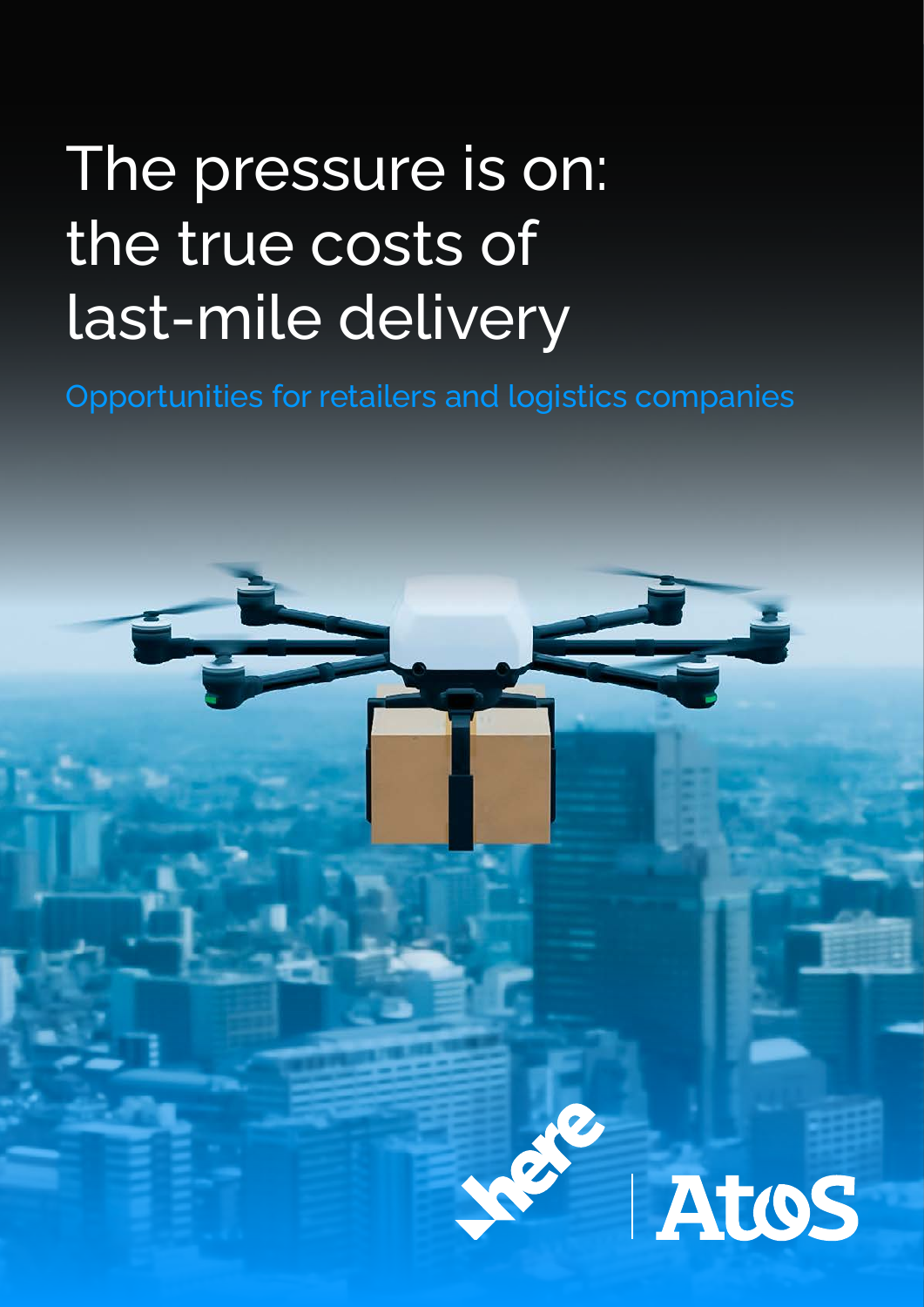### **Foreword**

In the last 18 months, last-mile delivery has been fast-forwarded by five years. Even before the pandemic, this part of the supply chain was under pressure. Since then, companies have risen to the huge challenge of massively increased delivery volumes and changing customer demand.

With so much at stake for players in this market, Atos and HERE Technologies wanted to take a closer look at what's happening in last-mile delivery. In early 2021, we commissioned a survey asking 2,500 consumers about their online purchasing habits, delivery preferences, pain points and experiences. This report brings you highlights from the research and what it might mean for retailers and logistics providers.

Our findings point, not surprisingly, to the intensity and complexities of last-mile delivery amplified since 2020. The basics of delivering a package in perfect condition on time and at a reasonable cost can still be a challenge. Financial and logistical pressures are compounded by externalities such as traffic congestion and the need to reduce carbon emissions.

The largest subscription-based companies have set the standard for what customers have come to expect, such as added predictability and convenience. And the gap between what the digital giants and others can achieve is still growing. Customers - spoiled for choice are ready to go elsewhere if their expectations aren't met.

Yet customer priorities are also evolving. We are seeing more of an appetite for subscription-based services. And there's a growing interest in sustainability, which can come with a premium for customers if they see that companies are taking action – especially among younger shoppers.

While there are some urgent challenges, there are also major opportunities for those who can deliver on the last-mile promise. Leveraging data and automation to increase efficiency and accelerate the evolution of intelligent supply chains helps companies to differentiate on performance while protecting the bottom line. Technology is therefore a critical enabler for any provider to optimize last-mile delivery to retain customer loyalty, improve sustainability and compete effectively in this dynamic and fast-growing space.

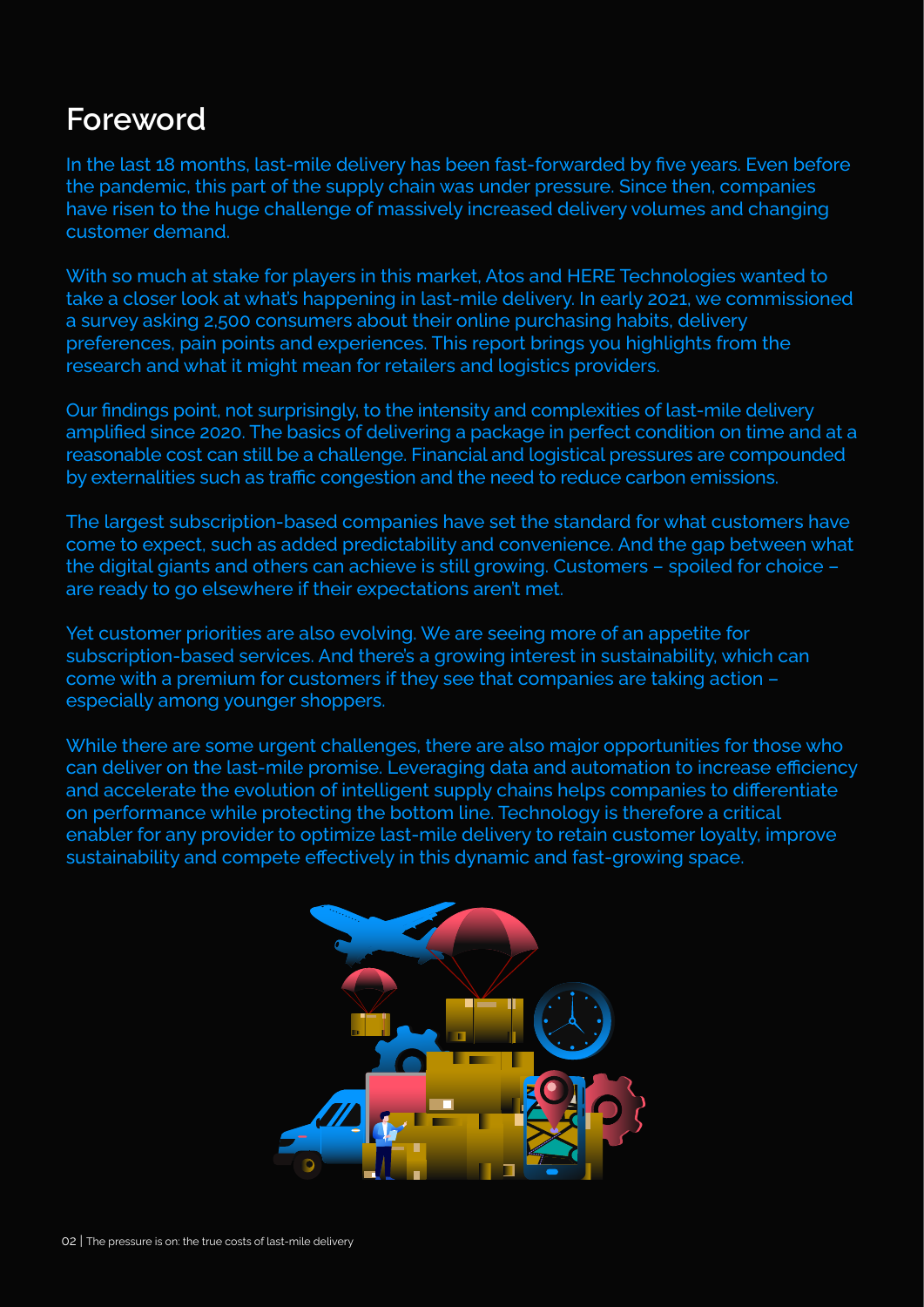### **Brand loyalty**

Our survey found that when customers are dissatisfied with their delivery experience, they are ready to walk away given the wide choice they now have online. This puts significant strain on every company, irrespective of size or resources, to meet customers' expectations.

#### **Customer retention**

Consumers are looking for a highquality, on-time delivery experience with low shipping costs. While delivery options or delivery providers are not key purchase criteria, an untimely or poor delivery does have a significant negative impact on future purchases from the same company.

Dissatisfaction therefore has a direct impact on brand loyalty. An average of well over half (57%) of consumers across all demographics say they'd go elsewhere if they weren't happy with their delivery. This is highest among Gen-Z shoppers (58%) and customers who shop online less than once a month (61%).

#### **Delivery costs and subscriptions**

Cost is a significant factor, with 61% of customers saying they would switch providers to avoid paying for expensive delivery. Respondents say they would switch their purchase from one company to another for the same product to avoid a high delivery cost – particularly to one they have a subscription with.

The free shipping with minimum order model may be giving way to the subscription model, starting with Gen-Z. Less than half of this younger demographic says they would add to their online order to meet free shipping minimums. By contrast, 63% of those 46+ would do so.

Two thirds of respondents say they are willing to pay for delivery subscriptions – \$5-10/month from a single retailer is the sweet spot.

of customers saying they would switch providers to avoid paying for expensive delivery.

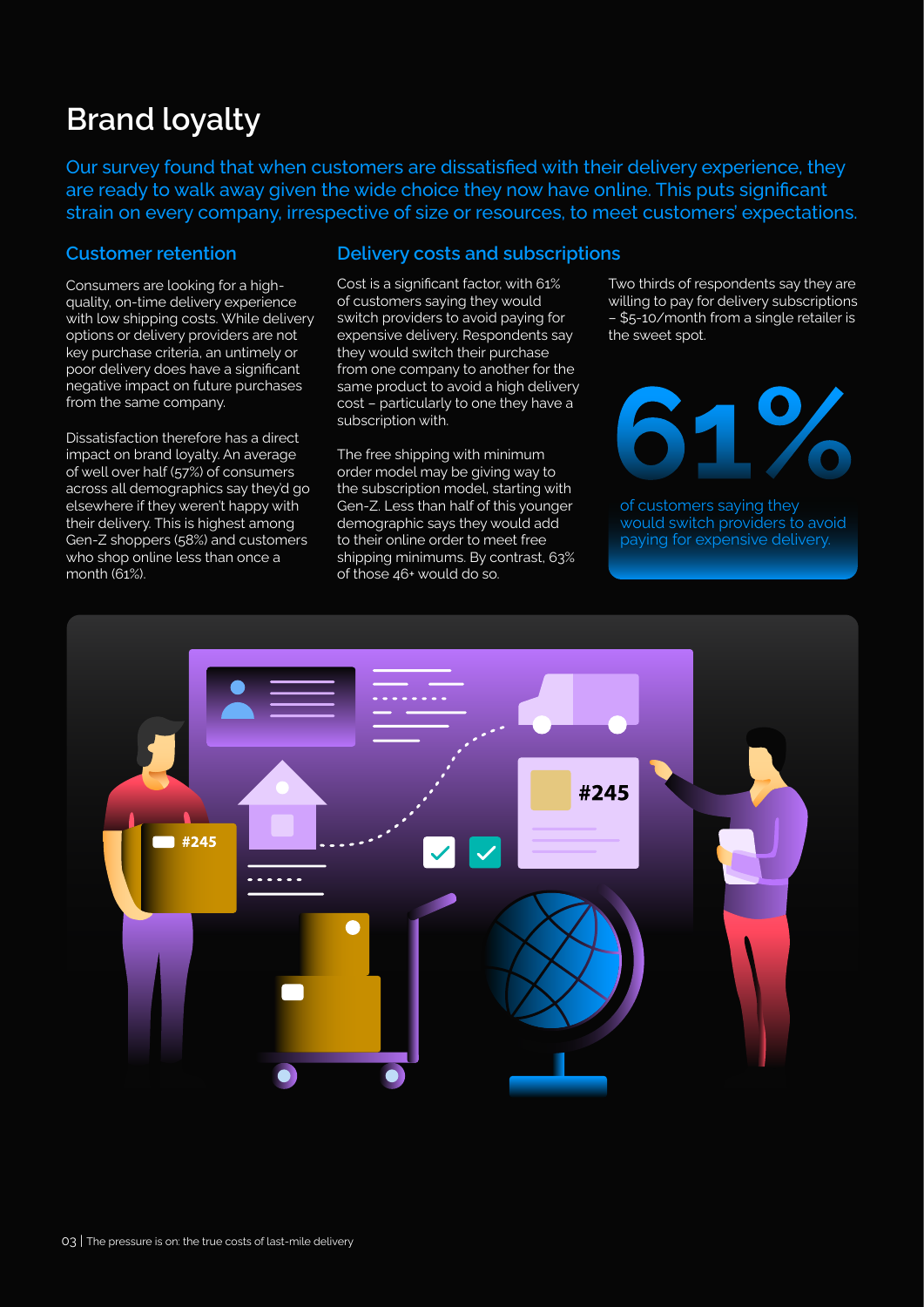#### **The true costs of last-mile delivery**

Last-mile delivery is the most complex and costly part of the supply chain, with 40-55% of total supply chain cost occurring in the last mile.<sup>1</sup> If items are lost, damaged or late, then the true cost soon spirals. The expense of having to resend packages comes in addition to the cost of call center operations to field complaints, creating an additional operational burden.

The costs of failed delivery (around \$10 per order)2 are further compounded by significant risks to brand loyalty if customers opt to look elsewhere in future, as underlined in these findings. Acquiring a new customer can be three to five times that of retaining an existing customer.

There is also the reputational damage that can be caused by complaints. Happy customers often say nothing; unhappy ones can take to social media to make their feelings known. Initial dissatisfaction with a missed communication can quickly snowball.



Last-mile delivery is the most complex and costly part of the supply chain, with

of total supply chain  $O - F$ cost occurring in the last mile.

*"Research shows that retailers subsidize last-mile delivery by around 20%, with customers unwilling to cover the total cost, thereby threatening companies' profitability.<sup>3</sup> So optimizing last-mile delivery to ensure a high-quality delivery experience not only ensures customer satisfaction to maintain loyalty and protect the brand, it is also necessary so that companies can make essential savings across the business and support the bottom line."*

#### **Bas Stroeken, Global Head of Supply Chain Solutions, Atos**

1 Counterpoint, 2020; The last-mile delivery challenge, Capgemini, 2019;

*The challenges of last mile logistics & delivery technology solutions,* Business Insider*,* 2018

<sup>2</sup> The last-mile delivery challenge, Capgemini, 2019

3 The last-mile delivery challenge, Capgemini, 2019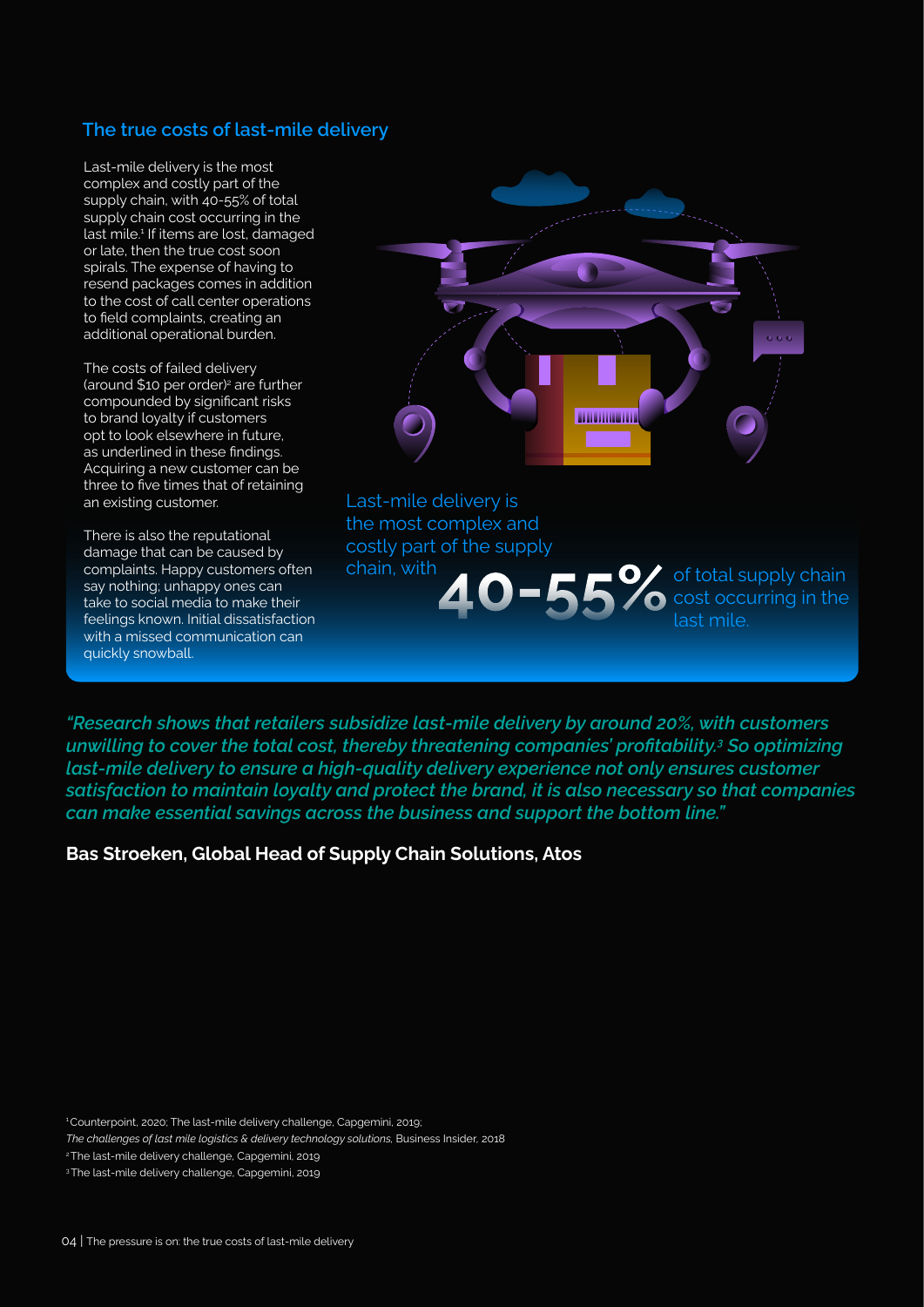### **Delivery experience and expectations**

Results show that customers' key delivery preferences are speed, convenience or predictability, and cost. Yet with over half of respondents still having problems with damaged goods and 43% suffering lost deliveries, it's clear that getting the basics right is still a challenge.

### **Key pain points**

Customers' main pain points include damaged goods, lost or delayed delivery, and expensive shipping costs. It's worth noting that with damaged goods listed as a top pain point, while volumes of occurrences may be lower, it is still a key contributor to poor reputation and an immediate decision to change retailer or supplier. Respondents' biggest frustrations with online deliveries are:



*"Our survey shows that customers could leave a favorite brand on the basis of a costly or poor delivery experience. Yet the last mile is the most complex leg of the logistics journey because drivers must contend with limited or difficult parking options, irregular street addresses, traffic and unexpected road incidents and increasingly busy and growing cities and traffic volumes. There is an urgent need to minimize the impact of these external factors to provide the quality of experience that customers are looking for."*

#### **Deepak Patnaik, Global Head of Product Marketing, HERE Technologies**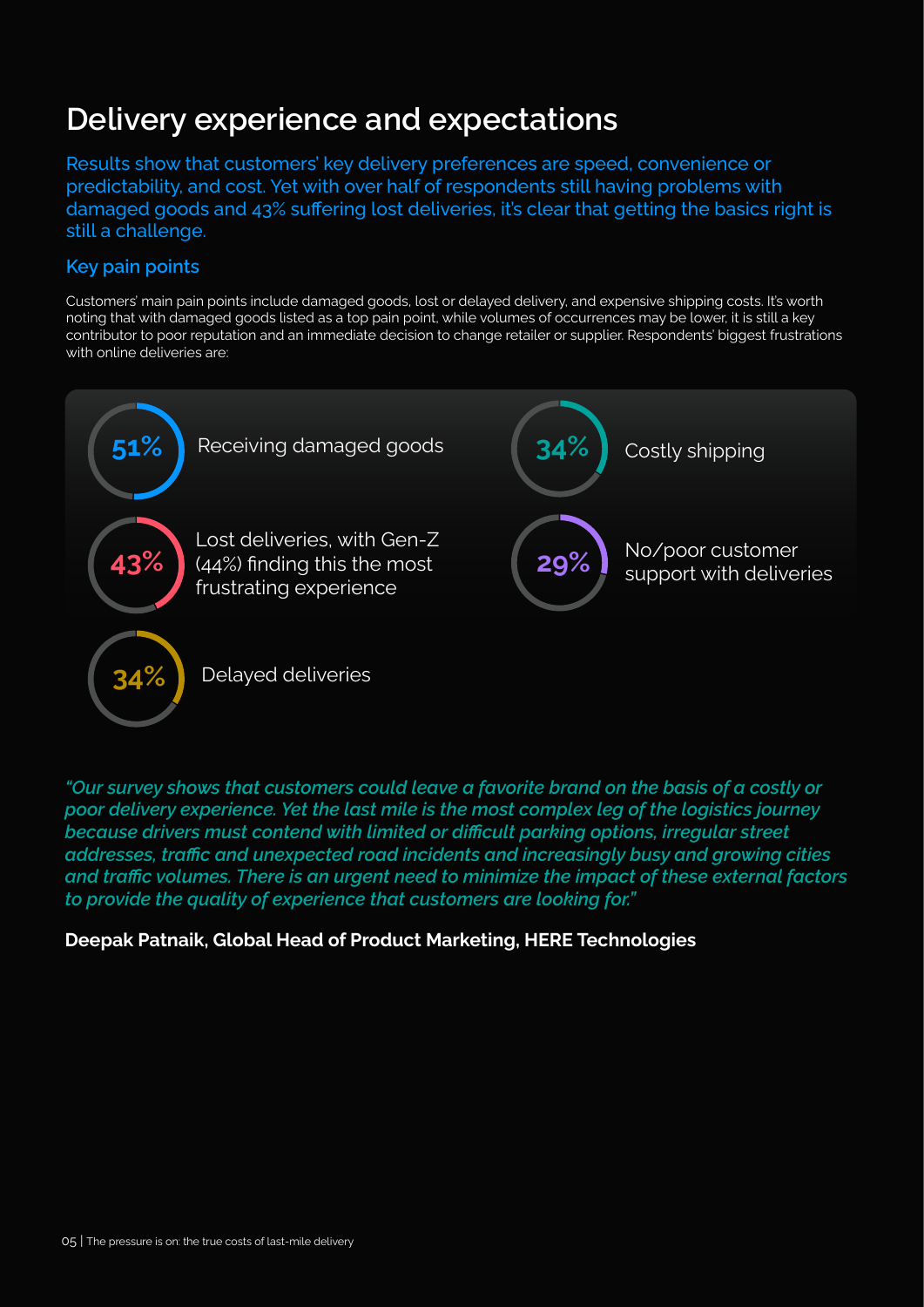#### **Delivery preferences and expectations**



*"The last-mile delivery market is still quite young and subject to intense dynamics. Consumer focus is mostly on the basics of getting a product home at an acceptable price. Those retailers who are slightly ahead of the curve with subscriptions are locking consumers in, creating exit barriers in order to compete. At the same time, with younger generations evidenced to be more critical and more pragmatic, brand loyalty is under pressure. Put that together with higher costs, then the reasons to get last-mile delivery right are urgent and growing."* 

#### **Bas Stroeken, Global Head of Supply Chain Solutions, Atos**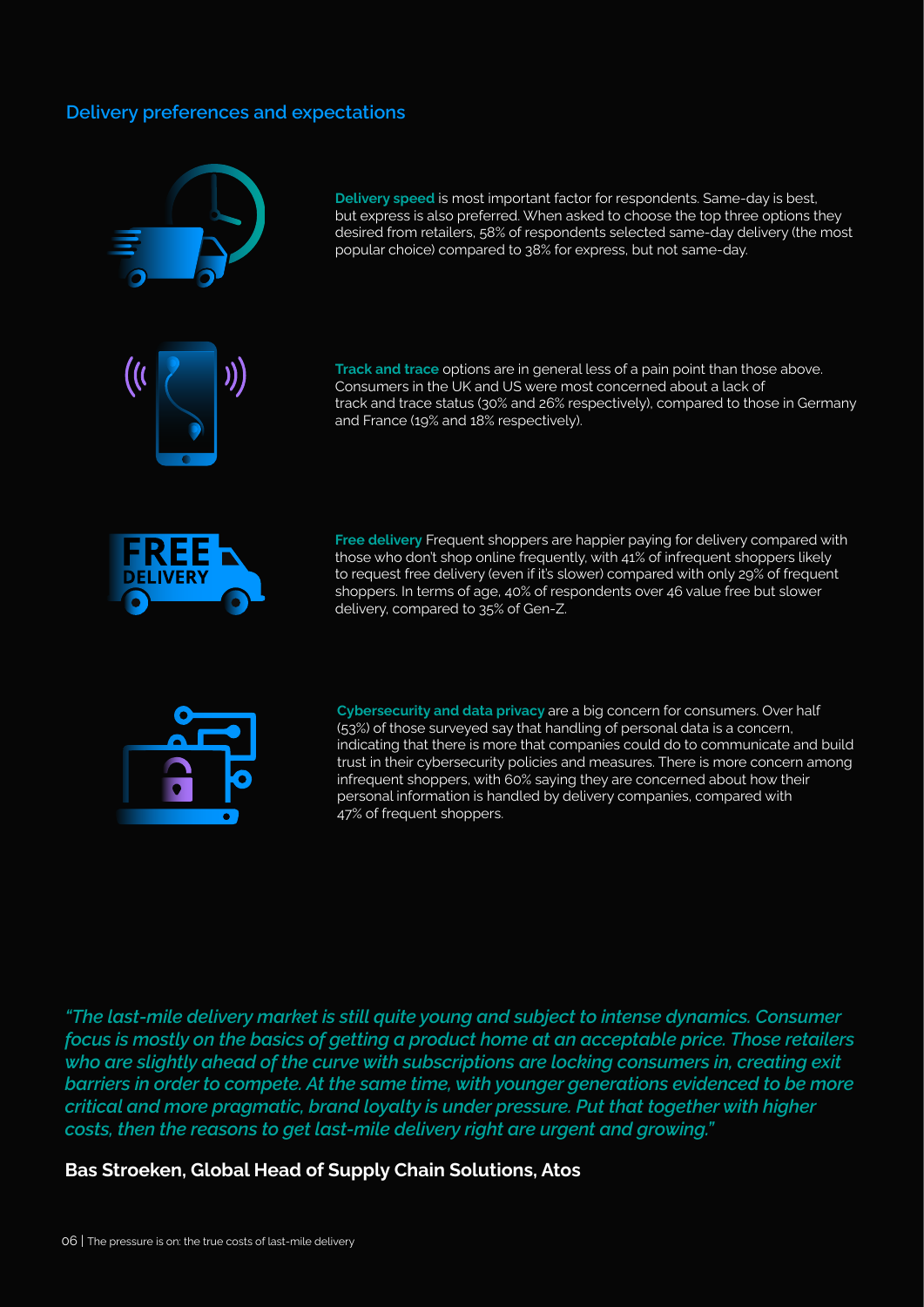### **Sustainability and environmental impact**

Findings reveal that sustainability is of importance to customers, with pressure on companies to demonstrate how they are reducing negative environmental impacts.

#### **Sustainability as differentiator**

Half of all respondents say that sustainability is important to them and 41% of respondents say they are concerned about the impact of online delivery on the environment.

Younger shoppers are more interested in sustainability. Gen-Z are more likely than any other group to prioritize ecofriendly delivery, with 36% listing it as a top three priority from retailers versus 27% for customers over the age of 46.



#### **Gen-Z is leading the way**

Our survey reveals that if 44% of Gen-Zs are frustrated by lost deliveries, and 58% of those who are dissatisfied with their delivery experience are likely to shop elsewhere, then nearly a third of Gen-Zs we surveyed could switch brands if not happy. Younger demographics are also demonstrating more interest and commitment to environmental sustainability from their service providers.

Given that younger demographics are less loyal and spend more time online – potentially to voice dissatisfaction – then the risk from poor delivery experiences, if not addressed, is growing with time.

#### **Preferences around sustainability**

Customers are prepared to turn interest in sustainability into a financial commitment; 31% of respondents say they are willing to pay a premium to ensure eco-friendly delivery. Again, there are higher levels of interest among younger shoppers, with a third of Gen-Zs willing to pay a premium for sustainability, compared to a quarter of respondents aged 36-45.

43% of students are more likely than full-time workers (30%) to want ecofriendly delivery as an option.

It's notable that when asked which eco-friendly options they would prefer the most, customers were more interested in recyclable packaging and getting information on options to reduce carbon footprint than in rewards or discounts for sustainability.

40% of respondents say they would prefer eco-friendly packaging compared to just 18% who said that loyalty points would be their preference.

Younger shoppers are also the most information hungry. Gen-Z is the cohort most likely to value information from a retailer about how they, as an organization, are committing to sustainability.



*"It's worth noting that the environmental impacts of last-mile delivery extend beyond what customers see on the last mile – not just choices around packaging and e-vehicle fleets, but also making informed real-time route choices to avoid the pollution and energy-inefficiency of congestion. With imperatives to meet national and global decarbonization targets in the coming decades, it's a wake-up call to all stakeholders to accelerate and measure progress on the journey to net zero."*

#### **Deepak Patnaik, Global Head of Product Marketing, HERE Technologies**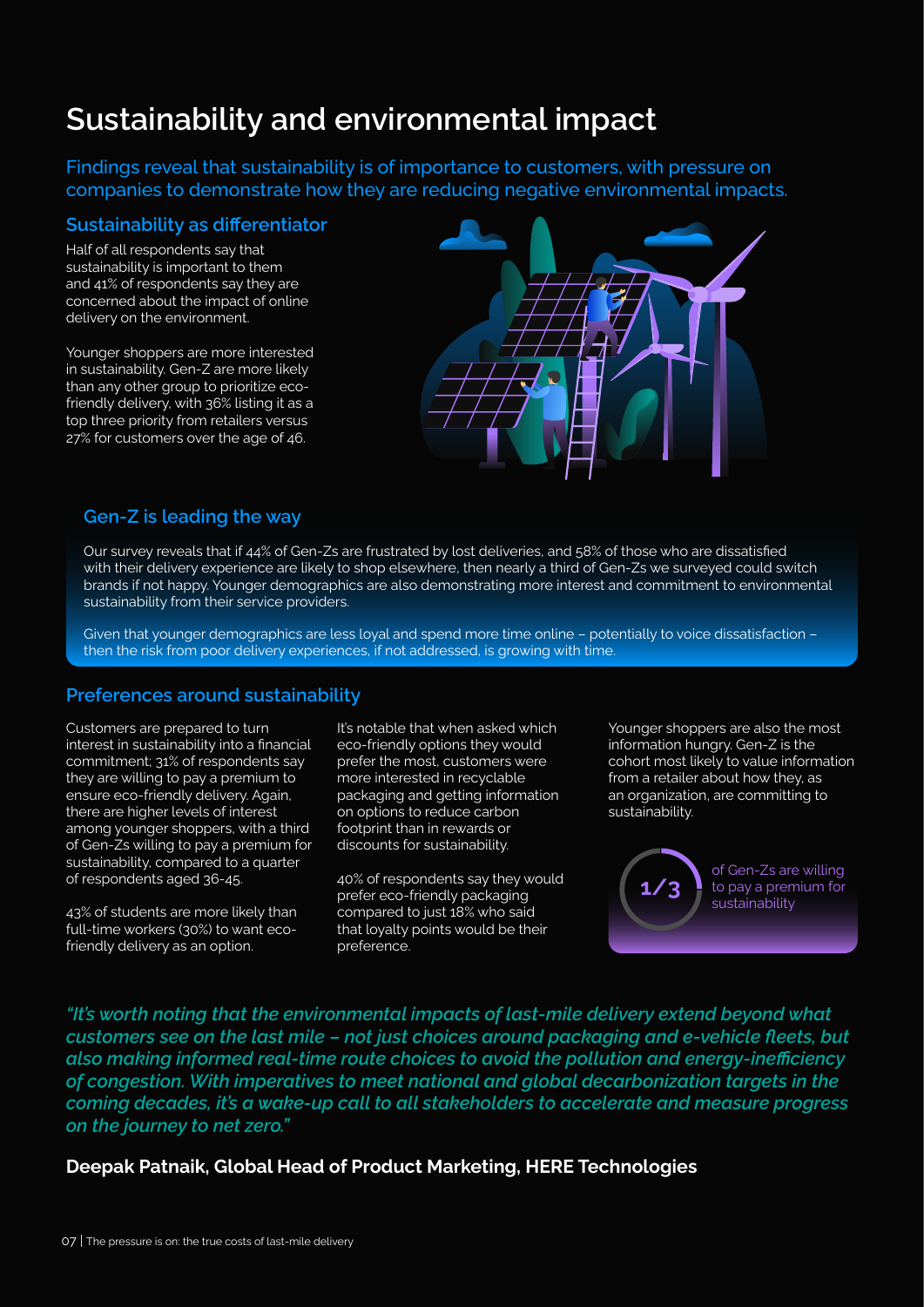### **What next?**

While the pressure is on, improving the quality of last-mile delivery experiences will in turn address challenges around brand loyalty and sustainability.

To remain competitive, retailers and logistics companies need to be able to understand and address what's happening in the supply chain. Capturing actionable data in real time to increase visibility enables more accurate planning, decision-making, forecasting and route optimization.

Together, Atos and HERE Technologies can help companies to identify and address key challenges outlined in this report around brand

loyalty, delivery experience and sustainability. Whilst some can be addressed by interventions within the last mile, our experience shows that often the root cause can be found further upstream in areas such as forecasting, procurement or warehousing.

By integrating capabilities such as advanced analytics, location intelligence, automation, route planning and artificial intelligence, we help retailers and logistics companies to improve their lastmile delivery operations. Using technological enablers can significantly increase customer experience, minimize costs and maximize sustainability to improve your own KPIs. Imposing the same service-level expectations on your third-party providers will drive up performance along the supply chain.

#### If you'd like to engage with Atos and HERE Technologies to explore your supply chain challenges and opportunities, here are three options:

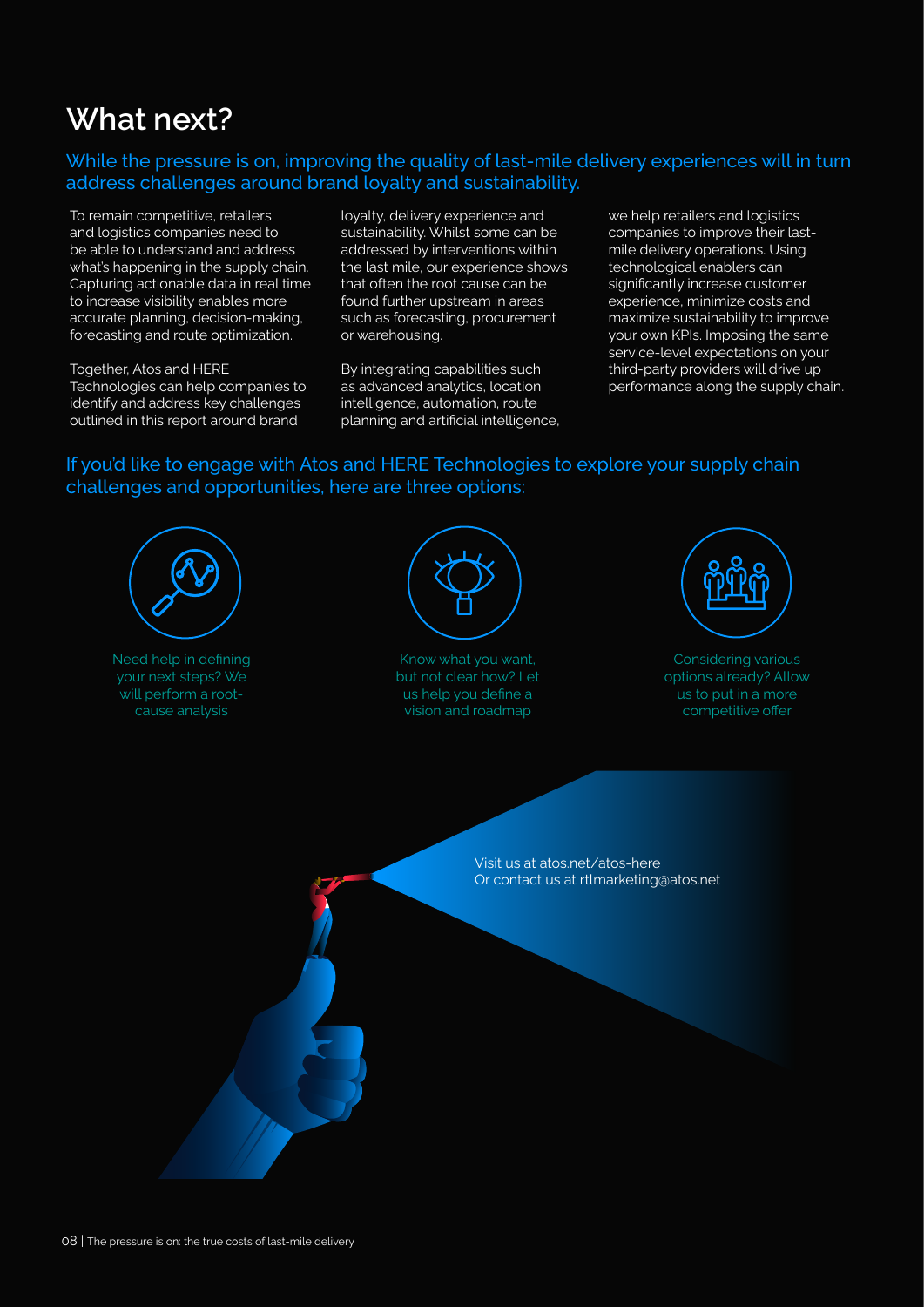### **About the survey**

The Atos HERE Technologies survey, 'The cost of last mile delivery', was conducted in May 2021, asking 2,500 consumers about online purchase and delivery preferences and pain points. Survey respondents include: